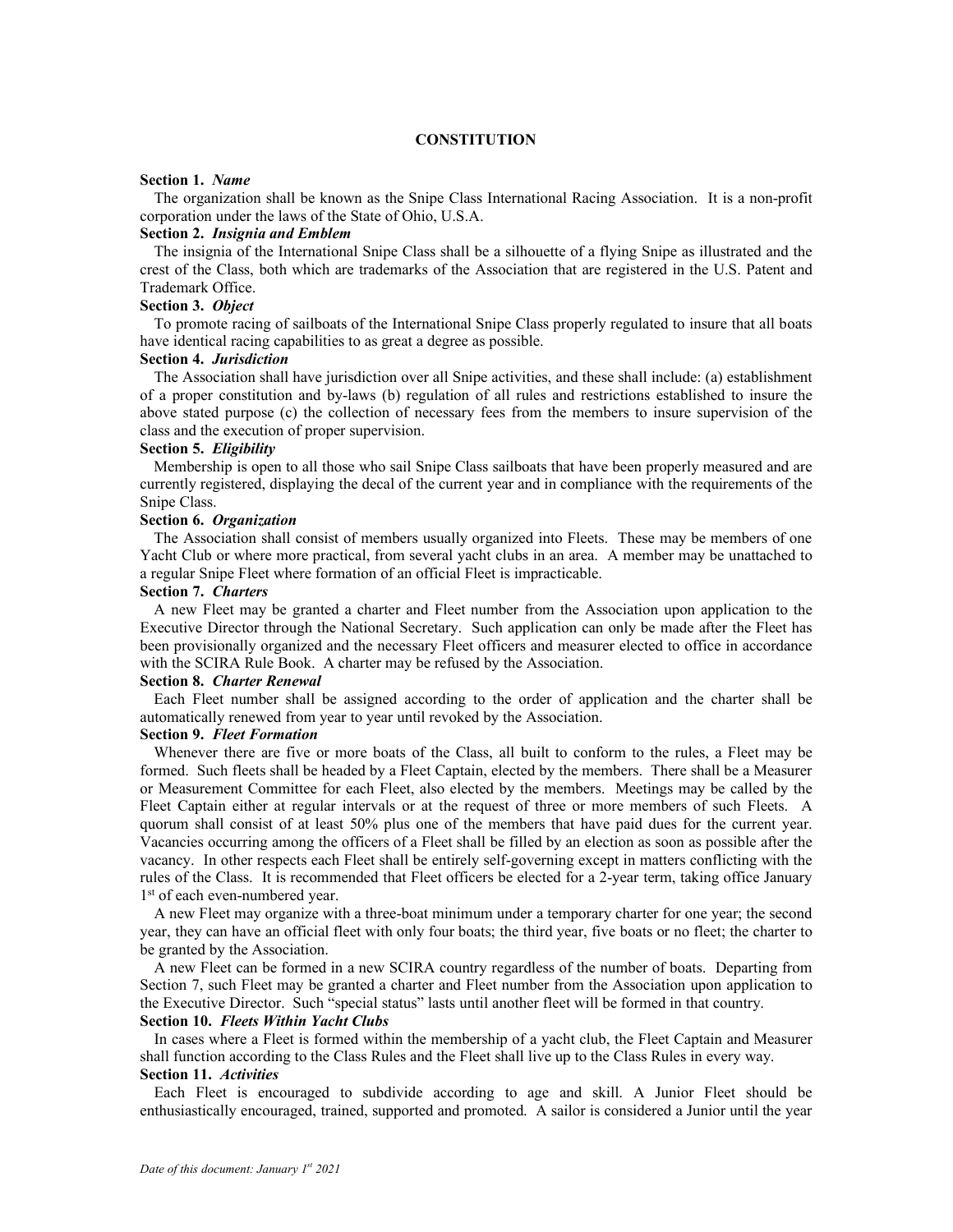of his/her twenty-second birthday. The Junior Fleet shall come under jurisdiction of its Senior Fleet but may elect its own officer and hold its own meetings and point-score races exactly like any other Fleet but shall not be recognized as a Fleet by the Association. Junior Fleets shall be fully amenable to the Class rules, restriction etc. Some Fleets may find it wise to divide the Senior Fleet into Class A and Class B skippers for the sake of more interesting competition.

### **Section 12.** *Fleet Reports*

Each Fleet Captain should be responsible for the filing with the National Secretary of complete results of the organized regattas

## **Section 13.** *Revocation of Charter*

A charter may be revoked after it has been issued for failure to maintain a good standing, falling below the minimum quota of boats, or for violation of the Class Constitution, By-Laws or Restrictions. Fleets which permit non-measured and non-paid-up boats to race may have their charters revoked.

## **Section 14.** *Suspended Fleets*

Fleets which have been suspended from membership in the Association shall have no right to file race results with the Executive Director and the members of such Fleets shall have no right to compete in any regattas held for boats of the Class or in any open regattas in which the boats of regularly chartered Fleets take part. Suspended Fleets shall have no rights whatever in the Association and cannot be reinstated into membership until proof is submitted that they will comply with all the Class Rules. Suspended fleets wishing to be reinstated must have five registered boats and five registered senior members to be reinstated. **Section 15.** *Classes of Membership and Ownership*

The Association shall recognize the following classes of Membership and Ownership:

| <b>Senior Member:</b> | Members who will be at least 22 years old in the membership year and who<br>are authorized by the Association to skipper or crew registered Snipe Class<br>sailboats: |
|-----------------------|-----------------------------------------------------------------------------------------------------------------------------------------------------------------------|
| <b>Junior Member:</b> | Members who will not be 22 years old in the membership year and who are<br>authorized by the Association to skipper or crew registered Snipe Class<br>sailboats;      |
| Owner:                | Members who own registered Snipe Class sailboats that conform to the<br>restrictions of the Class.                                                                    |
| <b>Non-Owner:</b>     | Members who do not own registered Snipe Class sailboats that conform to the<br>restrictions of the Class.                                                             |
| <b>Entity Owner:</b>  | Entities that own registered Snipe Class sailboats that conform to the<br>restrictions of the Class and that Members of the Association may sail.                     |

#### **Section 16.** *Obligations of Membership*

Application for membership in the Association either by owners, non-owners, entity owners or by Fleets implies that the applicants agree to abide by all Class rules.

### **Section 17.** *Privileges of Membership*

Senior and Junior members of the Association in good standing, shall be entitled to the Class identification card signifying that they are authorized to participate as skippers (or crews) in races held by the Fleet of which they are members, and in such other regattas held under the jurisdiction of the Association as they may qualify to enter, and to enjoy the advantages to Snipe skippers (and crews) afforded by the organization and management of the Association.

Individual Owners and Entity Owners of registered Snipe Class sailboats that conform to the requirements of the Snipe Class and who are members of the Association in good standing, shall be entitled to a Class emblem signifying that their registered boats are authorized to participate in races held by the Fleet of which the owners are members, and in such other regattas held under the jurisdiction of the Association as their boats may be entered, and the advantages to Snipe owners afforded by the organization and management of the Association.

#### **Section 18.**

Once a Fleet is chartered and a National Secretary is elected, a Country is recognised by the Association. To represent a Nation, a Member shall be associated to that Country's Association and citizen or bona fide resident from at least one year of the Country he/she represents.

### **Section 19.** *Dues*

Each member of the Association and each owner of a Snipe Class boat, shall pay to the Association dues applicable to his/her country, the amount being determined by agreement between the National Secretary and the Board of Governors. Dues are to be paid by the owners of boats already holding measurement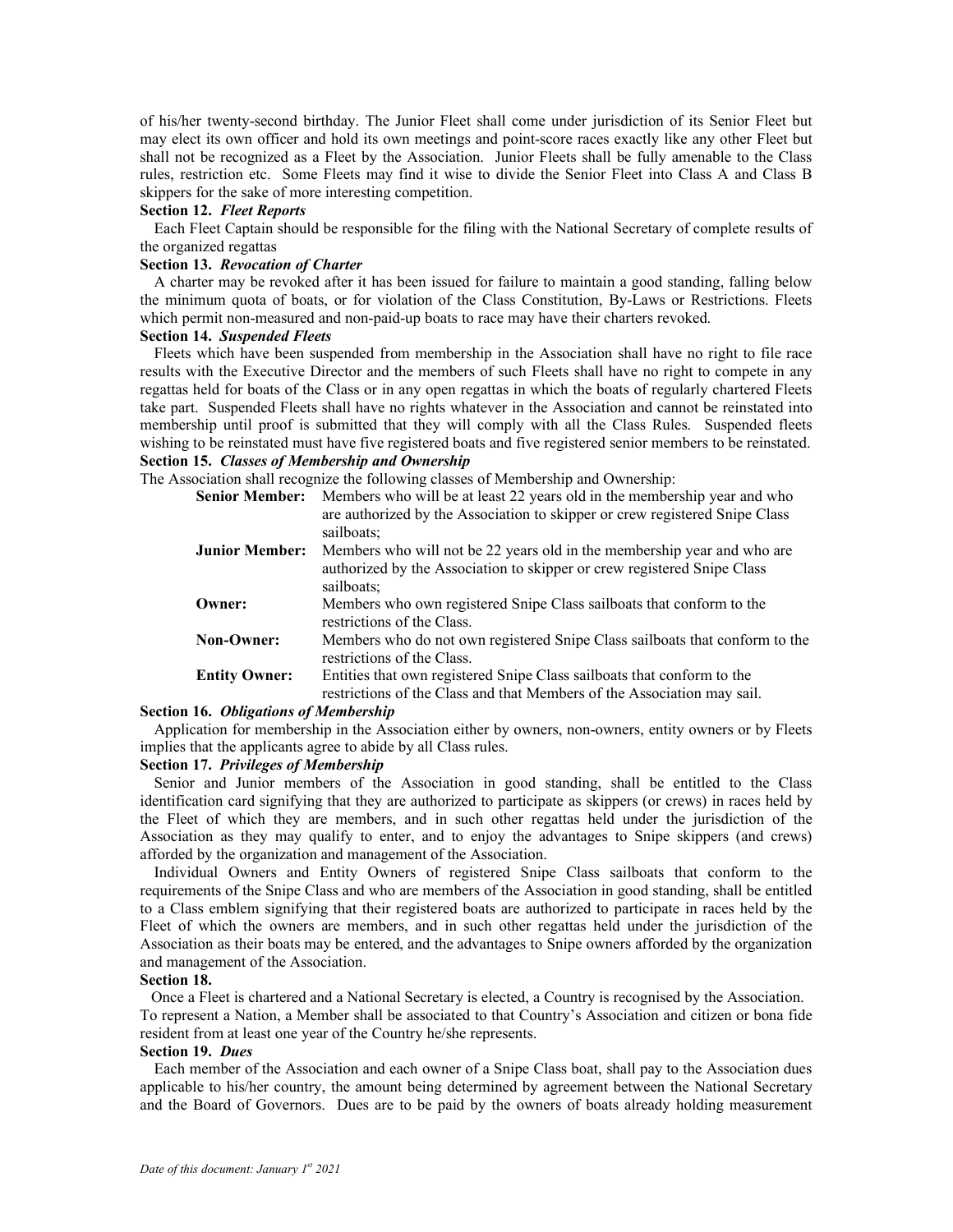certificates within thirty days after the start of their local Fleet's racing season. Boat registration is reflected by a current decal displayed on the aft starboard side.

### **Section 20.** *Non-payment of Dues*

If the owner of a measured boat of the Class shall fail to pay his dues within one month of the start of his Fleet's official racing season, such boat shall become ineligible to race. Such an owner shall lose his membership in the Association and all rights connected therewith. In the case of new boats launched after the expiration of the thirty days of grace, the owner may have his boat registered and measured and take part in the remaining point score races. If such procedure is not followed, the boat may not race in any open or closed races unless special permission is granted by the Fleet and approved by the National Secretary.

### **Section 21.** *Reinstatement*

A member suspended for non-payment of dues may be reinstated when current dues have been paid in full.

#### **Section 22.** *Officers*

The officers of the Association shall be a Commodore, a Vice Commodore, and an Executive Director.

**22.1** *Commodore:* Duties of the Commodore include: bi-annually appointing a Nominating Committee, a chairman of the Long Range Planning Committee and other standing committees. The Commodore shall be the chief executive officer of the Association and shall enforce its laws and execute the orders and policies promulgated by the Board of Governors.

**22.2** *Vice Commodore:* The Vice Commodore shall be the chairman of the Promotion Committee and shall take over the duties of Commodore if the Commodore becomes incapacitated. The Vice Commodore will also oversee the location of future World championship regattas.

**22.3** *Executive Director:* The Executive Director shall be elected by an absolute majority of the Board of Governors. The Executive Director shall serve until discharged by an absolute majority of the Board of Governors. The duties of the Executive Director are to maintain the files and correspondence of the Association; to edit and cause to be published the Official Rule Book and *Snipe Bulletin* and such other publications as the Board of Governors shall from time to time prescribe; and such other duties as the Board of Governors or the Commodore may from time to time prescribe. The Executive Director shall not serve as a voting member of the Board of Governors. The Executive Director shall receive compensation at a rate which the Board of Governors shall from time to time prescribe. It will be Board policy to give a thorough annual review of the Executive Director by a Board of 3 people selected by the Commodore. The Executive Director shall attend the World Championships and should attend the European and Western Hemisphere & Orient Championship at the Commodore's discretion.

## **Section 23.** *Board of Governors*

**23.1** *Voting Members:* The Association shall be governed in all matters except as provided herein by a Board of Governors comprised of the Commodore, Vice Commodore, Chairman of the International Rules Committee, the General Secretary for Europe and the General Secretary for the Western Hemisphere & Orient, the Secretary and Treasurer. All shall be voting members of the Association's Board of Governors and all elected officers of the Association shall be Senior Members of the Class.

**23.1a** *Treasurer:* The Treasurer is responsible for the financial affairs of the Association. The Treasurer shall oversee the Executive Director's maintenance of the Association's books, financial records, securities and shall place funds in a depository approved by the Board of Governors. The Treasurer shall also review financial statements for presentation to the Board of Governors and thereafter prepare a summary of these statements for publication in the Snipe Bulletin for the information of members.

**23.1b** *Secretary:* The Secretary shall keep the minutes of meetings and supervise the Association's system of forms and records for all members. The Secretary will oversee membership trends and patterns and report to the Board. The Secretary will serve 2 years, with the possibility to be reelected, but cannot serve more than 2 consecutive terms. The WS Representative will report to the Secretary.

**23.2** *Non-Voting Members:* There shall be three (3) additional members comprised of Legal Counsel, WS Representative, and Executive Director.

**23.2a** *Conflict of Interest:* No member of the Board of Governors (voting or non-voting) shall be engaged in building Snipes, sails or equipment professionally.

**23.2b** *Legal Counselor:* He shall advise on legal matters as pertains to the Association.

**23.2c World Sailing** *Representative:* The WS Representative is charged with attending the WS meetings and representing the Snipe Class in all matters that arise with WS and providing an annual report to the Board of Governors. The term of office for the WS Representative shall begin January 1, 2009 for 4 years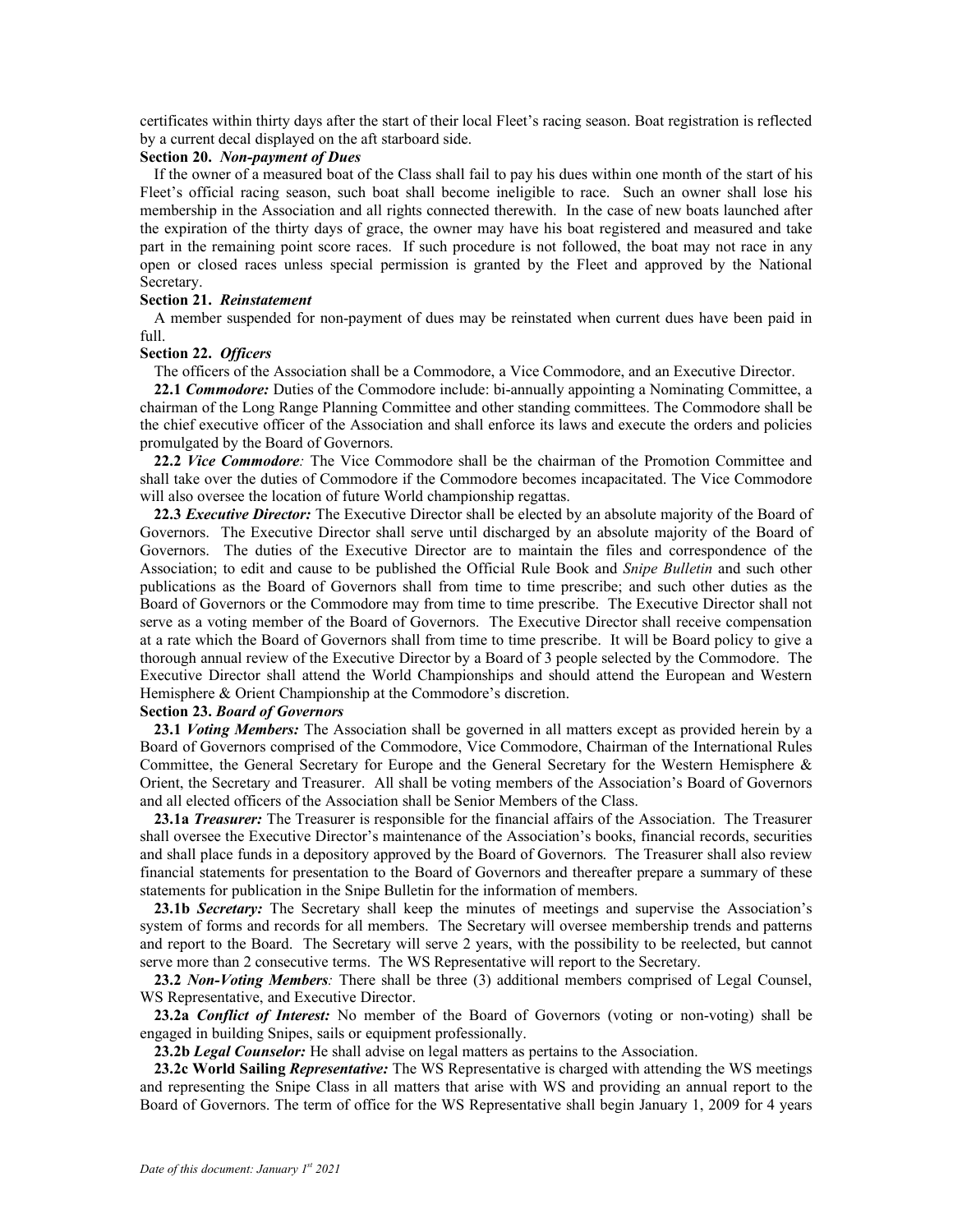to end in Olympic years. SCIRA shall fund the expenses of the WS Representative to the Annual WS meetings; said funding to include coach class airfare to two WS meetings per year (if necessary) and expenses not to exceed \$500 per meeting.

**Section 23.3** *Board Meetings:* Bi-annual meetings shall be held in conjunction with the absolute World Championship to facilitate attendance.A quorum shall be an absolute majority of the voting Board of Governors in attendance. The Commodore, when petitioned by an absolute majority of the members of the Board of Governors, shall call an official meeting of the Board of Governors. The Commodore shall choose a time and place for the meeting, which shall be held within three months if petitioned, and the Executive Director shall give notice to all members of the Board of Governors at least thirty days in advance. The Commodore, even when petitioned by another member of the Board of Governors, can call a meeting of the Board of Governors through tele conferencing or video conferencing. The Commodore shall choose a date and a time according to the needs of the other members, and the Executive Director shall give notice to all members of the Board of Governors at least seven days in advance. For all meetings, the Executive Director shall present the current agenda for consideration at the meeting. Except as provided herein, items may be added and voted upon provided each receives an absolute majority of votes of the entire Board of Governors. Items already on the agenda may be amended and voted upon by a majority of those present. Any item as amended by the meeting, which fails to receive a majority vote of those present but mathematically could receive a majority of the whole Board of Governors must be retained on the agenda at the request of any member present at the meeting. The Executive Director shall publish an accurate and fair summary of the agenda of the Board of Governors on the web page and shall report the status and disposition of all items. The Executive Director shall report a summary of the Board of Governors deliberations to the membership as accurately as possible.

**Section 23.4** *Meeting Agenda:* The Executive Director shall maintain an agenda for the Board of Governors. Members of the Board of Governors may place items on the agenda by submission to the Executive Director. The Executive Director shall place on the agenda as tentative items those actions necessary for the administration of the Class. Any National Secretary shall have the right to place tentative items on the agenda. Any five fleet captains may, with a signed petition, have the right to place tentative items on the agenda. All motions placed for action before the Board of Governors, and whose enactment or implementation shall impact the Constitution and or the By-laws of the Corporation, shall require the motion maker to attach as part of that motion a complete schedule of those specific sections of the Constitution or By-Laws which would be affected by the passage of the motion. Any motion so considered without the required section citing may be either rejected by the Board of Governors or tabled until the required information is attached to the motion.

All proposals related to the Class Measurement Rules and Restrictions must first be referred to the International Rules Committee, which shall report out the proposal and its advice. This proposal shall become an item of the next agenda.

**Section 23.5** *Ballots:* The Executive Director shall prepare for distribution and forward to each member of the Board of Governors a ballot on matters before the Board of Governors as necessary for a timely decision, either for the bi-annual meeting or for ballots to be done via mail, fax or e-mail The Ballot shall make provision for a "yes", a "no" and a "table" vote. The Executive Director shall count as officially cast all ballots signed by a Board of Governors member and received by the Executive Director by mail, fax or e-mail within 30 days after the date of the ballot. Agenda items shall be considered passed when the Executive Director has received "yes" votes on officially cast ballots from an absolute majority of the Board of Governors. Tentative items (proposed by National Secretaries or five fleet captains), shall be so designated on the accompanying ballot and provision made for a "yes", a "no", and an "amend" and include for the next agenda, or a drop from consideration position. Tentative items receiving unanimous "yes" or "no" votes without any amendments shall be considered enacted or defeated, respectively.

#### **Section 24.** *General Secretaries*

The General Secretaries designated in Section 23 shall be elected every two years, to take office on evennumbered years at a meeting of National Secretaries at the European or Western Hemisphere & Orient Championship regattas. The chairman of these meetings shall be the current Hemisphere General Secretary, or if he is not present, the National Secretary of the country where the Championship is held. Designated representatives may represent Secretaries not present from their countries who may vote for them but otherwise, proxy voting shall not be allowed. Voting by mail, e-mail or fax shall be permitted. The individual receiving the most votes shall serve as Hemisphere Secretary for the next two years. **Section 25.** *Election of Officers*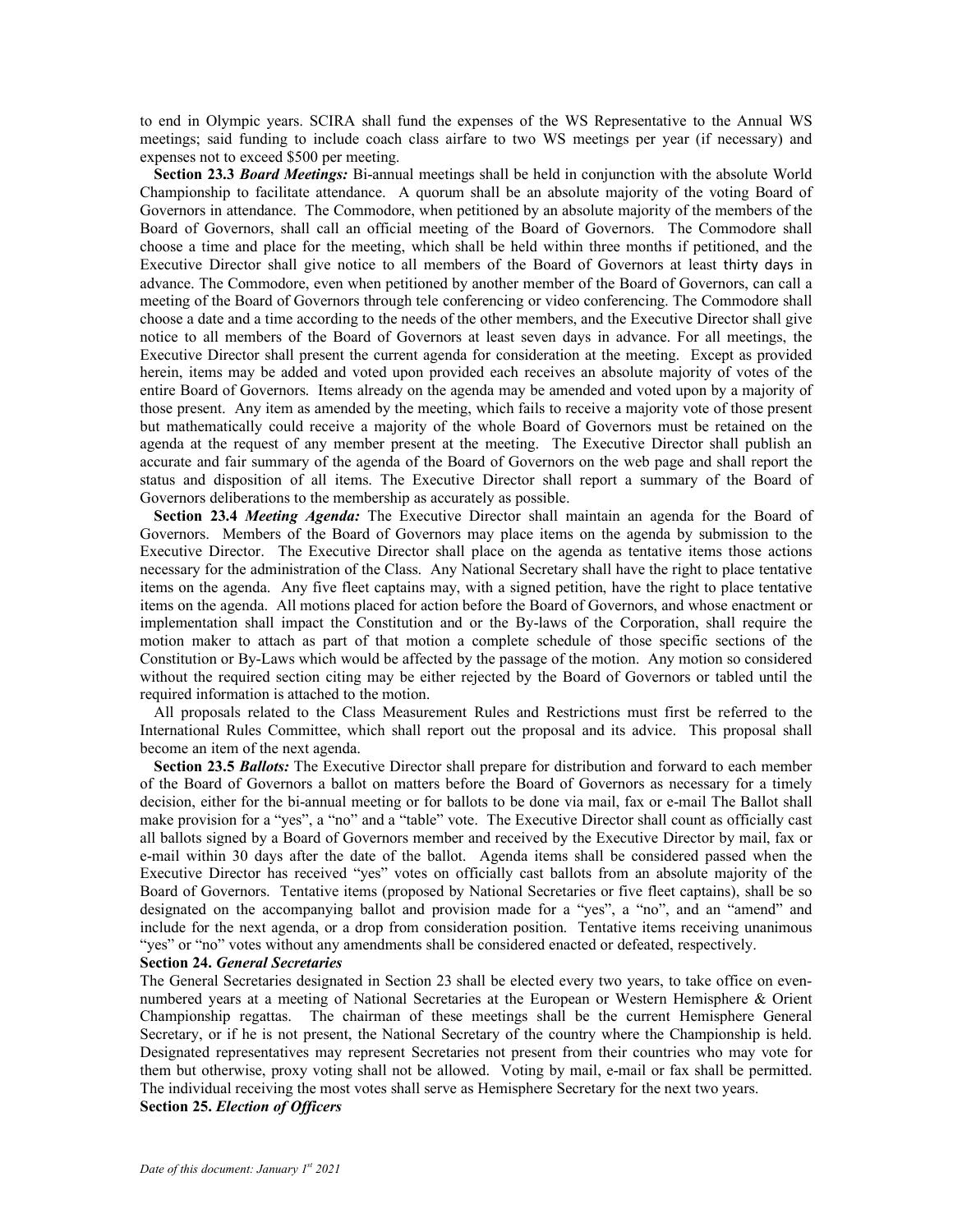The Board of Governors shall have the sole power to nominate and elect the Officers of the Association for the ensuing term, such election to take place as soon as feasible after the general meeting held at the World Championship races.

By August first of each year, the Commodore shall appoint a Nominating Committee for the nomination of members for office. The Chairman of the Nominating Committee, or the Executive Director, shall promptly notify each voting member of the Board of Governors of said appointments and shall call for nominations to be received by October first. Nominations of the Nominating Committee may be supplemented by nominations by any member of the Board of Governors. If more than one name is placed in nomination for a given position, all names shall be shown on the ballot. The Executive Director shall mail, fax or e-mail ballots to each voting member by November first. They shall be completed and returned to the Executive Director by December first.

Officers shall be elected as follows or until their successors are duly elected. Commodore will be elected for a 2 year term and cannot serve more than 2 consecutive terms. Vice Commodore will be elected for a 2 year term and cannot serve more than 2 consecutive terms. Chairman of the International Rules Committee will serve a 4 year term and cannot serve more than 2 consecutive terms. The Treasurer will serve a 4 year term, re-electable only once consecutively. The General Secretaries shall be elected every two years to take office on even-numbered years at a meeting of National Secretaries at the European and Western Hemisphere & Orient Championship regattas. The Secretary shall be elected for a 2 year term. Generally, they will assume office as of January 1<sup>st</sup> of each year-

### **Section 26.** *Life Membership*

Any Commodore or Executive Director, unless removed from office for due cause, shall upon completion of his full term become a member of the Association for life.

## **Section 27.** *Removal from Office, Suspension, Expulsion*

*27.1 Removal from Office*: In cases where officers of this Association or of a Fleet have been proven to be remiss in their duties, they may be removed from office upon vote of the Board of Governors.

27.2 Suspension: A member may be suspended by the voting member of the Board of Governors for gross violation of the rules or for unsportsmanlike conduct, or, after due warning, for willful and persistent disregard of rulings. The duration of a suspension is fixed by the Board of Governors, but may not exceed Board's own term of office unless the suspension is extended by the succeeding Board of Governors. Notwithstanding the foregoing, a suspension may be terminated by majority vote at an annual meeting.

27.3 Expulsion: A member may be expelled only by 5/7 vote at an annual Board meeting..

### **Section 28.** *Technical Committee*

The Board of Governors shall appoint a Technical Committee consisting of the Chairman of the International Rules Committee, Vice Chairman, Chief Measurer, 4 Rules Committee members and the Chief Information Officer. The four appointed members and the CIO shall not be elected members of the Board of Governors. The Rules Committee in accordance with World Sailing Regulations shall maintain, study and make recommendations on all Class Rules and Rules of Conduct restrictions. This Committee, in accordance with World Sailing Regulations, shall have power to clarify any Class Rules or Rules of Conduct whenever its meaning is deemed not clear or unfair. If necessary, such clarifications may be submitted as rules amendments to World Sailing after approval of the Board of Governors.

Proposed Class Rules changes shall be submitted by March 1 and circulated to all members of the International Rules Committee for comments and recommendations as well as publication of the proposal via the Snipe Bulletin, posting on the website and via email to all National Secretaries with discussion held from March to June. The Rules Committee will then discuss, vote and make recommendations to the Board for consideration of a vote by the Board of Governors July 1-10. Measurement rules changes may take effect only on January 1 of each leap year (2000, 2004, 2008, etc.) and then only if submitted to the Board as agenda items by March 1 of the preceding year. Each proposed measurement rules change must appear on at least two agendas, with amendments offer able on the first circulation, and a vote on the amendments on the second or final vote on the change if no amendments were offered. Consideration at a properly called meeting of the Board may count as the second or third agenda appearance. Changes can be made at times other than the specified four-year intervals where the Board considers them to be of extreme urgency. An absolute majority of the Board is required for final passage. If approved, the proposed rule will be submitted to WS for approval and if approved, will be published to the members by December 1 with application January 1.

Whenever a "circular Letter" from the International Rules Committee over the signature of the Chairman appears in the *Snipe Bulletin* or is posted on the Snipe web page the corrections, interpretations or